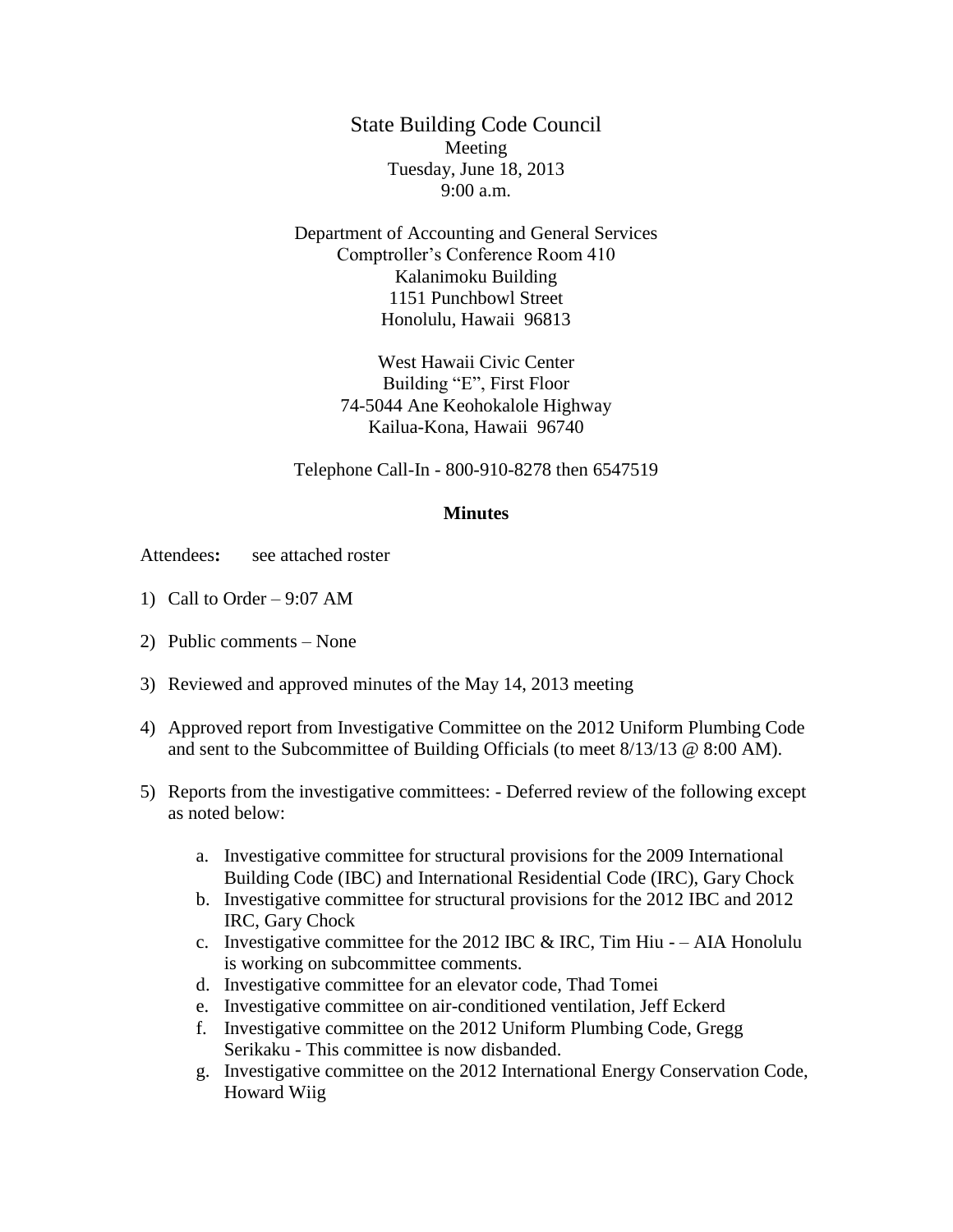- h. Investigative committee on the 2012 State Fire Code, Socrates Bratakos Approved by State Fire Council and being submitted to State Attorneys for review.
- i. Investigative committee on fire sprinkler implementation in new 1 and 2 family dwellings, Socrates Bratakos – Report being finalized and updated with minor changes.
- j. Investigative committee on communication and training, Ann Ogata-Deal, Howard Wiig – Fire Code seminar scheduled for July 29<sup>th</sup>.
- k. Investigative committee for a mechanical code, Richard Beall
- l. Investigative committee for Green Code, Sherman Wong
- m. Investigative committee for State Building Code Council Operating Budget, Lloyd Rogers – Reviewing state's budgets.
- 6) Update on county adoption of building codes
	- a. Kaua'i County is in the process of adopting the 2006 UPC (Public hearing at Kaua'i County Council nest week).
- 7) Discussion of possible agenda item(s) for next Council meeting a. Briefing on new law by the State Attorney General.
- 8) Announcements none
- 9) Next meeting date: Tuesday, August 13, 2013, at 9 a.m.
- 10) Adjournment @ 10:06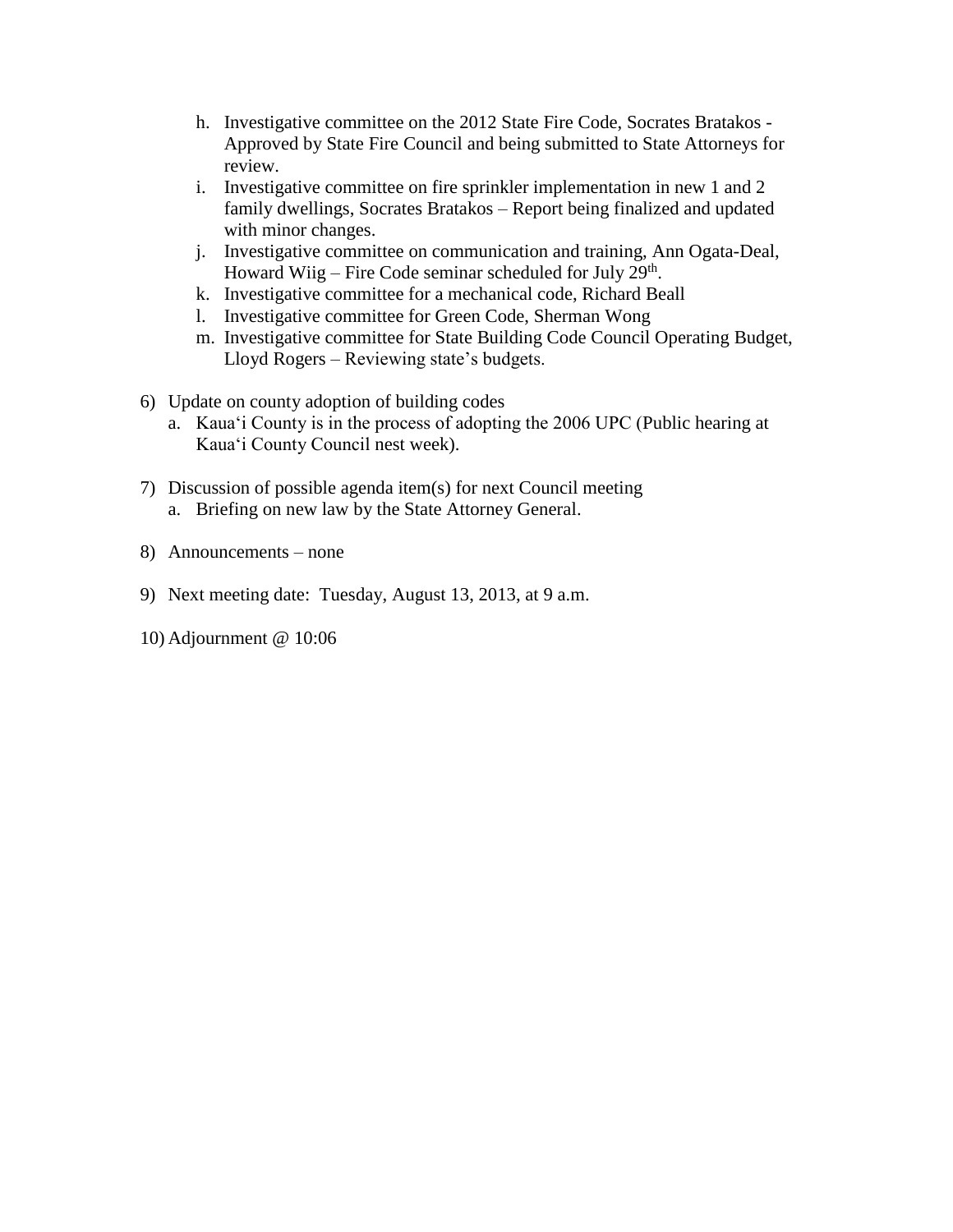## **BUILDING CODE COUNCIL Meeting** Tuesday, June 18, 2013  $9:00 a.m.$

### **Department of Accounting & General Services Comptroller's Conference Room 410** 1151 Punchbowl Street, Honolulu, HI 96813

| Name                 | <b>Agency</b>            | Email                                      |
|----------------------|--------------------------|--------------------------------------------|
| Vay Haigh            | Lausi Caury              | Hnain efeuai. ja                           |
| Glen Lleno           | Malli Crunty             | g/ch.ueno e co.maui, h.us                  |
| Harold McDermitt     | $U H$ cocel 675          | hard & M cohawai, r.c.m                    |
| eter Lee             | Hawaii LECET             | plecetchaugii. rr. com                     |
| <u>timothy ttill</u> | C&C of Haskulu           | thui Co hondale, gov                       |
| GREGG SENIKMI        | PAMCA                    | GREGGSCHANAI, RA, Can                      |
| Rey De Vers          | DUIK/Elev.               | reynante. J. devera el ruavi.              |
| Dara Chay            | DAGS/T30                 | dora.wf.chape hanau.por.                   |
| Henryd Win           | DREDY/Envyn              | <u>Munigo Shalt, hawani gov</u>            |
| LLOUD ROGERS         |                          | STARE FIRE COUSCIL \ rogers shono lulu.gov |
| EN TABERABA          | GCA                      | Kakenaka @ ad. com                         |
| TIM WAITE            | HSA & BIA                | twaite estroigtie.com                      |
| JIMKeinhardt         | $\mathcal{R}\mathcal{K}$ | Femhard @Architectral Dia                  |
| RICK BEALL           | ASHRAE                   | rbeallChealline.com                        |
| Soevates Bratakos    | StateFive Council        | Sbvatakos Dhonoldv. gov                    |
| Shann Moselet        | Briezway                 | shansu. massley@ Sessuay.com               |
| Stella Kam           | AG                       | <u>stella.m.kam@hawaii.go</u> V            |
|                      |                          |                                            |
|                      |                          |                                            |
|                      |                          |                                            |